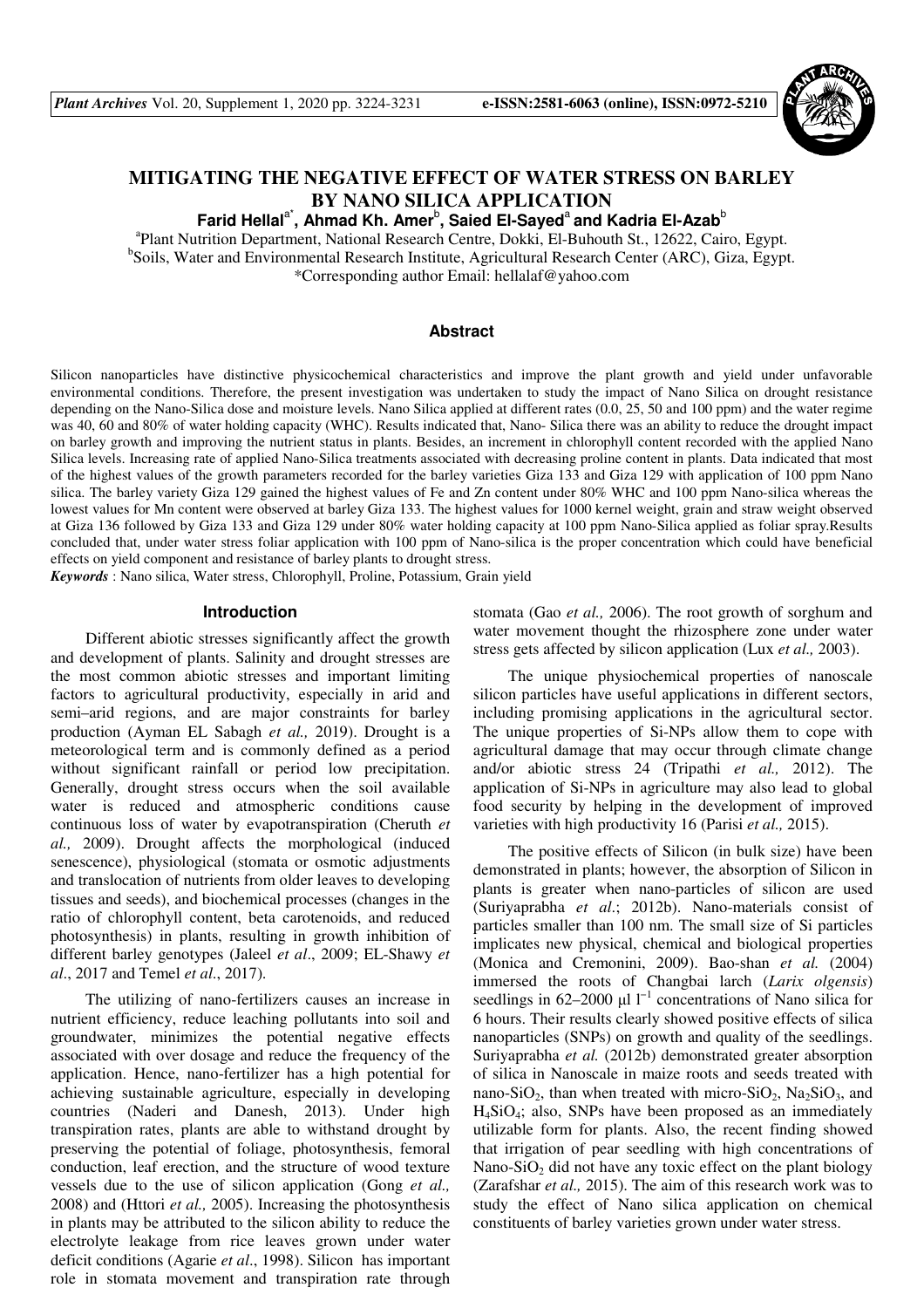## **Materials and Methods**

Pot experiment carried out during the growth winter season of 2017 at Gemmeza, El-Garbia governorate, Egypt, in the open filed under natural weather conditions (climate of middle delta). Three varieties of Egyptian barley (Giza 129, Giza 133 and Giza 136) were obtained from the Agricultural Research Center, Giza, Egypt, which were selected according to their sensitivity for drought which recorded through our previous experiments. The selected barley varieties cultivated in pots experiment to test the ability of different concentrations of Nano Silica (0, 25, 50, 100 ppm) as foliar application to increase their resistance to drought stress. The field capacity of clay soil used in pots experiment determined by saturating the soil with water, the pots were covered with plastic sheets and left to drain for 3 days. Pot weights were recorded after 3 days of drainage. The weight of soil moisture at field capacity was calculated as the difference between the soil weight after drainage and soil weight after oven drying for 105 °C for 24 h. Powdered  $SiO<sub>2</sub>$  Nano particles were purchased from Bio Techno fine chemicals, Egypt. Particle size distribution was < 50 nm, surface area >  $200 \text{ m}^2$  g<sup>-1</sup> and BET (P/P<sup>0</sup>: up to 0.35). The purity of SiO<sub>2</sub> NPs was calculated by the inductively coupled plasma mass spectrometry (ICP-MS) technique to be 99.99%.

In clean plastic pots  $(29 \times 25 \text{ cm})$  in diameter and depth, respectively) containing 10 kg of clay soil, 15 grains of barley were sown in each pot on  $17<sup>th</sup>$  November 2017 and irrigated to 100% of field capacity. The field capacity of the experimental soil was 31 ml /100g soil; pH 7.8; EC 1.1 dS m-1 and available N was 42 mg/kg soil. The pots were placed under natural filed conditions. The pots experiment was arranged in a two-factor randomized block design with three replicates. The treatments include, three varieties of barley (Giza 129, Giza 133 and Giza 136), three levels of humidity (80%, 60% and 40% of water holding capacity (WHC)) and four concentration of Nano silica  $(0, 25, 50, 100 \text{ mg } 1^{-1})$ applied as foliar application. Total pots number  $= (3 \text{ varieties})$ of barley  $\times$  3 levels of water stress  $\times$  4 concentration of Nano silica  $\times$  3 replication) = 108 pots for the experiment.

After 10 days from sowing, plants were thinned to 10 plants per pot and all pots were watered till the field capacity was maintained. The water stress treatment was started after the appearance of the fourth leaf on day 15. While water was totally withheld from the stressed plants until the soil moisture content reached 60% and 40% of WHC. The stressed plants were still at this moisture content until ripening by weighing the pots weekly and watering as required (irrigated once a week). The control pots were irrigated normally (to 80% of WHC) until ripening. Different concentrations of Nano silica (0, 25, 50, 100 ppm) were added *via* a foliar application after 30, 45, 60 and 75 days from sowing. In addition, for improving and accelerating the growth of plants, the NPK macronutrient (20: 20: 20) was added to the pots by 20 g/pot through life cycle of plant devised par two times at 25 and 45 days from sowing.

grain, straw weight recorded for the harvested plants. The harvested barley varieties were oven dried for 48 h at 70<sup>o</sup>C, dry weights recorded, grinded and samples taken for Macro and micronutrient analysis.

### **Biochemical Parameters**

**Chlorophyll content:** Leaf greenness present in a plant was determined with the Minolta-SPAD Chlorophyll Meter (Minolta Camera Co., Osaka, Japan). The SPAD-502 chlorophyll meter measures the chlorophyll absorbance in the red and near-infrared regions and calculates a numeric SPAD value which is proportional to the amount of chlorophyll in the leaf (Minolta, 1989).

**Proline content:** First, 0.4 g of fresh plant material was homogenized in 1.5 ml of distilled water and then incubated in water bath at 100 °C for 30 min. Then, the samples were cooled to room temperature  $(22 \text{ °C})$  and centrifuged for 10 min at 4 000 rpm. Next, 1 ml of a 1% solution of Ninhydrin in 60% acetic acid was added to 0.5 ml of the supernatant and incubated at 100  $^{\circ}$ C for 20 min. After cooling to 22  $^{\circ}$ C, 3 ml of toluene was added and the samples were shaken and left in the dark for 24 h for phase separation. One ml of proline extract was introduced to a cuvette and the absorbance was measured by spectrophotometer at a wavelength of  $\lambda = 520$  nm according to (Bates *et al.*, 1973) and Maria *et al.,* 2014).

### **Yield estimations**

Number of total plants per pot, number of total spikes per pot, number of tillers per plant, 1000-grain weight, and total grain, straw weight was recorded for the harvested plants. Data was expressed as a value per different variety of barley.

#### **Nutrient content analysis**

At harvest stage, representative grain samples were analyzed for the nutrient content in barley varieties (N, P, K, Ca and Na) and determined according to Cottenie *et al*. (1982) and Motsara and Roy (2008).

#### **Statistical analysis**

Data collected from the pot experiment statistically analyzed as a two-way Randomized Complete Block Design (RCBD) using analysis of variance (ANOVA) and the means of varieties included in this trial compared using fisher test run by Least Significant Difference (LSD.) at  $(P \le 0.05)$ according to Gomez and Gomez (1984).

### **Results and Discussion**

#### **Photosynthetic pigments**

Photosynthesis is the main metabolic process that provides biomass accumulation in plants. Its rate depends on the content of photosynthetic pigments in foliar tissues, their composition and ratio. The effect of foliar application of Nano-silica (0, 25, 50, 100 ppm) on the SPAD Chlorophyll of the selected barley under different water stress are shown in Figure (1).

Samples were taken at 90 days after the stress treatment to determine RMGetotal jehlernphyll and the proline content of the barley Under soil drought a significant decrease in the content of chlorophyll in barley leaves of barley was observed. The highest values for SPAD Chlorophyll registered at Giza 133 followed by Giza 136 and Giza 129 for SPAD Chlorophyll under 80% WHC and 100 ppm Nano-Silica. The application of Nano Silica to substrate promoted induction of synthesis modified ways of biosynthesis of photosynthetic pigments in the direction of enhancement of drought resistance of plants. Increase of chlorophyll in photosystems indicated the reducing of stress.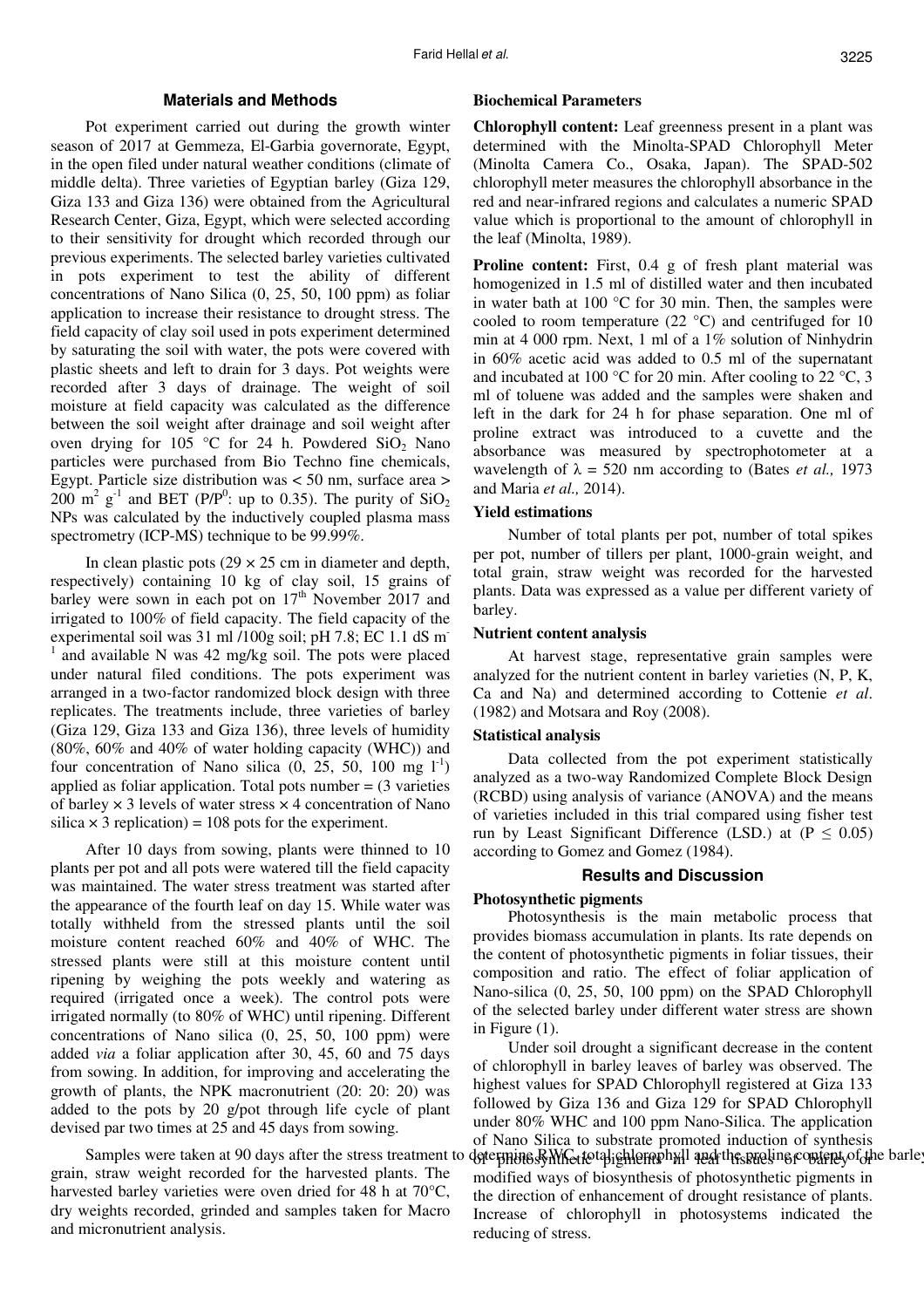

Also, it is clear to mention that the lowest SPAD Chlorophyll values attained at 40% WHC and zero Nanosilica for the examined varieties. It could be arranged as follow in descending order; Giza  $129 < 136 < 129$ . Suriyaprabha *et al.* (2012) demonstrated greater absorption of silica in nanoscale in maize roots and seeds treated with nano-SiO<sub>2</sub>, than when treated with micro-SiO<sub>2</sub>, Na<sub>2</sub>SiO<sub>3</sub>, and H4SiO4; also, SNPs have been proposed as an immediately utilizable form for plants. Also, Zarafshar *et al.* (2015) showed that irrigation of pear seedling with high concentrations of Nano-SiO<sub>2</sub> did not have any toxic effect on the plant biology.

With respect to the water stress treatment and its effect on the SPAD Chlorophyll, results revealed that increasing water stress led to sever reduction in the previous chemical constituents where the highest values of them were recorded at 80% WHC and the lowest one obtained at 40% WHC treatment. Regarding to the Nano-Silica treatments, resulted data pointed out that increased Nano–silica concentration associated with increasing the previous chemical parameters. Silicon can reduce the electrolyte leakage from rice leaves and therefore promote photosynthetic activity in plants grown under water deficit conditions (Agarie *et al.,* 1998). Gong *et al.* (2003) reported higher water use efficiency by application of Si in wheat. Gao *et al.* (2006) reported that Si influences stomata movement and, therefore, affects transpiration rate through stomata. Regardless barley varieties, the highest increase percentage resulted from

increasing Nano Silica was attained relative to the control and 40% water stress.

### **Proline content**

Accumulation of proline in plant cells facilitates storage of water and is an important physiological mechanism of plant adaptation to drought (Kuznetsov and Shevyakova, 1999). In treatments with limited soil moisture the proline content noticeably increased (Fig. 2). The highest values for Proline was observed at Giza 129> Giza 133 >Giza 136 in descending order under application of 100 ppm Nano silica. Also, it is clear to mention that the lowest proline values attained at 40% WHC and zero Nano-silica for the examined varieties. It could be arranged as follow in descending order; Giza  $133 <$  Giza  $136 <$  Giza 129. These results fit with reports in the literature(Mauad *et al*., 2016 and Nermeen *et al.,* 2017), whose reported that the proline content in higher plants increases under different drought stresses. This result supports the view that proline accumulation is a symptom of stress-related injury. Foliar application of Nano Silica led to reduction of proline content in leaves of wheat and corn seedlings in all treatments. This indicated a lower stress level in seedlings treated with Nano Silica application and pointed to the fact that accumulation of proline is not related to the manifestation of the protective action of Nano Silica. There was not found any statistically significant correlation between the size of Nano Silica effect with its dose and soil type and moisture level.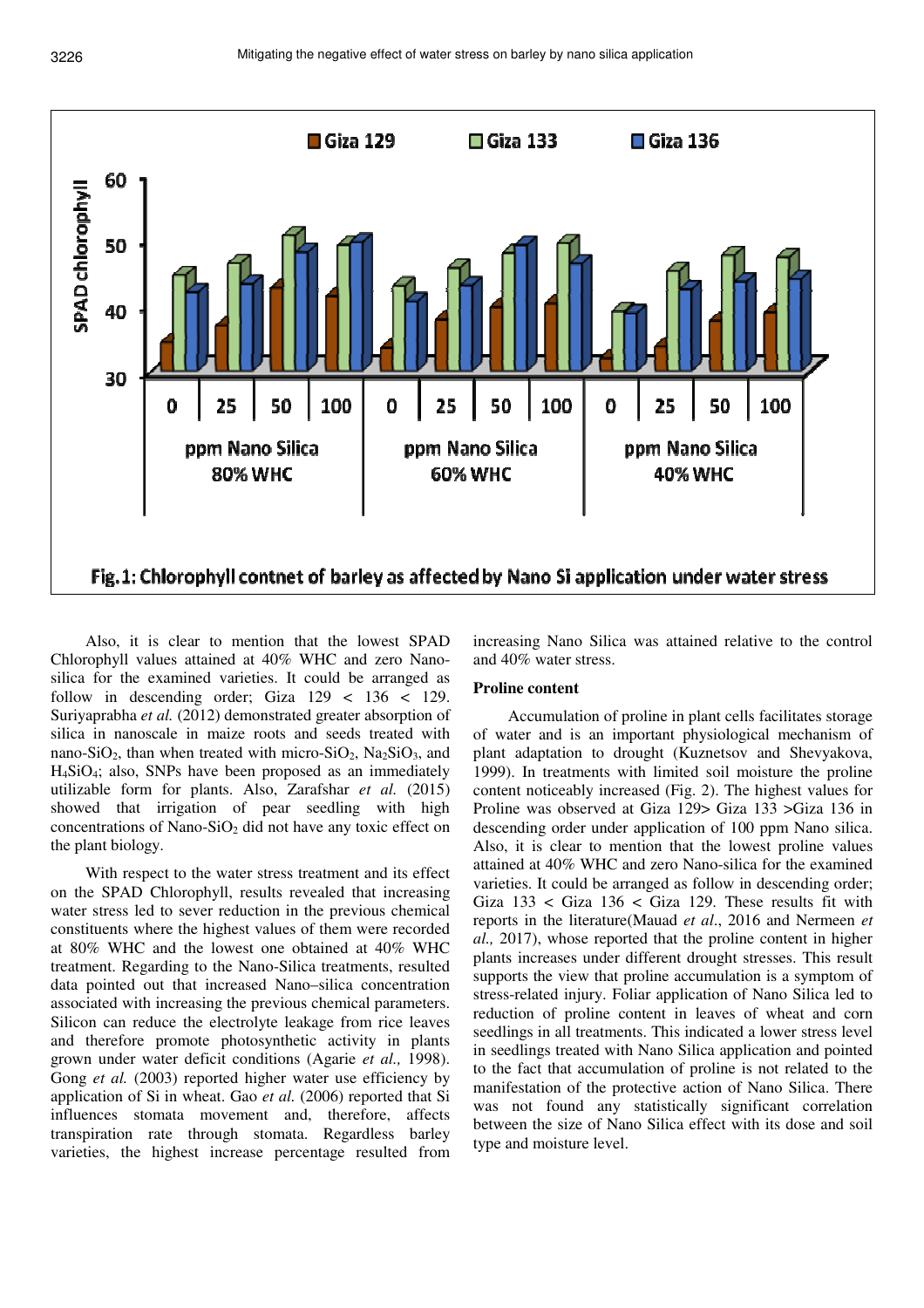

# Fig. 2: Proline contnet of barley as affected by Nano Si application under water stress

### **Macronutrient**

Table (1) illustrated the effect of Nano-silica (0: 100 ppm) and water stress (80, 60 and 40% from water holding capacity) on the plant nutrients (P, K and Ca) content of some selected Egyptian barley varieties. Data indicated that most of the highest values were recorded at barley varieties Giza 133 and Giza 129 under both 80% WHC and 100 ppm Nano silica, whereas the lowest values attained at 40% of WHC and zero ppm Nano silica. Mineral nutrition is a basic requirement for proper growth and development and survival under different environmental stress conditions. Studies have shown that mineral nutrient status in plants plays a critical role in the alleviation of a biotic stress (Nazar *et al*., 2015).

Regardless to the examined varieties, the highest and the lowest values of P, K and Ca content were recorded at80% WHC and 100ppm Nano Silica for P, K and for Ca and the lowest values observed at 40% WHC and zero Nano

silica treatments. Also, it is clear to mention that increasing water stress associated with decreasing nutrients value in plants. Regarding to the second factor in the study, Nanosilica, data observed that increasing concentration up to 100 pm combined with increase in tested plant nutrients in barley. Also, resulted data in Table (1), Ca content was found in highly concentration at Giza 129 under  $40\%$  stress and 100 ppm Nano-silica, while the lowest ones were recorded at Giza 129 und 80% water stress and zero Nano-silica. Adequate supply of Si in cereal plants is able to provide good crop yields, because with the addition of Si can increase cell strength and endurance. Si supply makes leaves more erect in the effect of high nitrogen fertilization so as to increase photosynthesis. Sufficient use of Si may reduce the likelihood of wilting plants under drought conditions due to decreased permeability of water vapor from leaf epidermal cell walls. It also affects phosphorus fixation so that its availability increases (Sumida, 2002).

**Table 1:** Effect of Nano Silica on macronutrient content of barley under water stress

| <b>Treatments</b>    |                                                                                    | Phosphorus $(\% )$ |            |           |          | Potassium $(\% )$ |           | Calcium $(\% )$ |            |           |  |
|----------------------|------------------------------------------------------------------------------------|--------------------|------------|-----------|----------|-------------------|-----------|-----------------|------------|-----------|--|
| <b>WHC</b>           | Nano Silica                                                                        | Giza 129           | Giza 133   | Giza 136  | Giza 129 | <b>Giza 133</b>   | Giza 136  | Giza 129        | Giza 133   | Giza 136  |  |
|                      | $0.0$ ppm                                                                          | 0.182              | 0.576      | 0.192     | 1.60     | 0.89              | 1.32      | 1.09            | 1.65       | 1.42      |  |
|                      | 25 ppm                                                                             | 0.271              | 0.424      | 0.197     | 1.75     | 1.28              | 1.54      | 1.46            | 2.07       | 1.60      |  |
| $80.0\%$             | $50$ ppm                                                                           | 0.422              | 0.516      | 0.280     | 1.93     | 1.49              | 1.95      | 1.54            | 2.47       | 1.88      |  |
|                      | $100$ ppm                                                                          | 0.437              | 0.453      | 0.264     | 1.91     | 1.86              | 1.97      | 1.56            | 3.39       | 2.50      |  |
|                      | $0.0$ ppm                                                                          | 0.605              | 0.885      | 0.460     | 1.49     | 0.85              | 1.22      | 1.60            | 1.52       | 1.39      |  |
| $60.0\%$             | 25 ppm                                                                             | 0.666              | 0.766      | 0.594     | 1.71     | 1.17              | 1.52      | 1.79            | 1.92       | 1.59      |  |
|                      | $50$ ppm                                                                           | 0.759              | 0.772      | 0.628     | 1.98     | 1.32              | 1.80      | 1.92            | 2.38       | 1.86      |  |
|                      | $100$ ppm                                                                          | 0.719              | 0.754      | 0.655     | 1.96     | 1.44              | 1.93      | 1.95            | 2.67       | 2.08      |  |
|                      | $0.0$ ppm                                                                          | 0.105              | 0.249      | 0.247     | 1.37     | 0.75              | 1.12      | 2.05            | 1.28       | 1.16      |  |
| 40.0%                | 25 ppm                                                                             | 0.200              | 0.298      | 0.266     | 1.68     | 0.91              | 1.43      | 2.42            | 1.76       | 1.56      |  |
|                      | $50$ ppm                                                                           | 0.296              | 0.400      | 0.318     | 1.93     | 1.29              | 1.65      | 2.69            | 2.14       | 1.78      |  |
|                      | $100$ ppm                                                                          | 0.310              | 0.453      | 0.260     | 2.03     | 1.56              | 1.82      | 3.54            | 2.58       | 2.01      |  |
|                      |                                                                                    | (V)                | <b>WHC</b> | <b>NS</b> | (V)      | <b>WHC</b>        | <b>NS</b> | (V)             | <b>WHC</b> | <b>NS</b> |  |
| <b>LSD</b><br>(0.05) |                                                                                    | 0.040              | 0.038      | 0.047     | 0.066    | 0.062             | 0.076     | 0.027           | 0.024      | 0.031     |  |
|                      |                                                                                    | V*WHC              | V*NS       | WHC*NS    | V*WHC    | V*NS              | WHC*NS    | V*WHC           | V*NS       | WHC*NS    |  |
|                      |                                                                                    | 0.070              | 0.081      | ns        | ns       | 0.132             | ns        | ns              | 0.054      | ns        |  |
|                      |                                                                                    | V*WHC*NS           |            |           | V*WHC*NS |                   |           | V*WHC*NS        |            |           |  |
|                      |                                                                                    |                    | 0.140      |           | ns       |                   |           | ns              |            |           |  |
|                      | V: Varieties - WHC: Water Holding Capacity - NS : Nano silica- ns: non-significant |                    |            |           |          |                   |           |                 |            |           |  |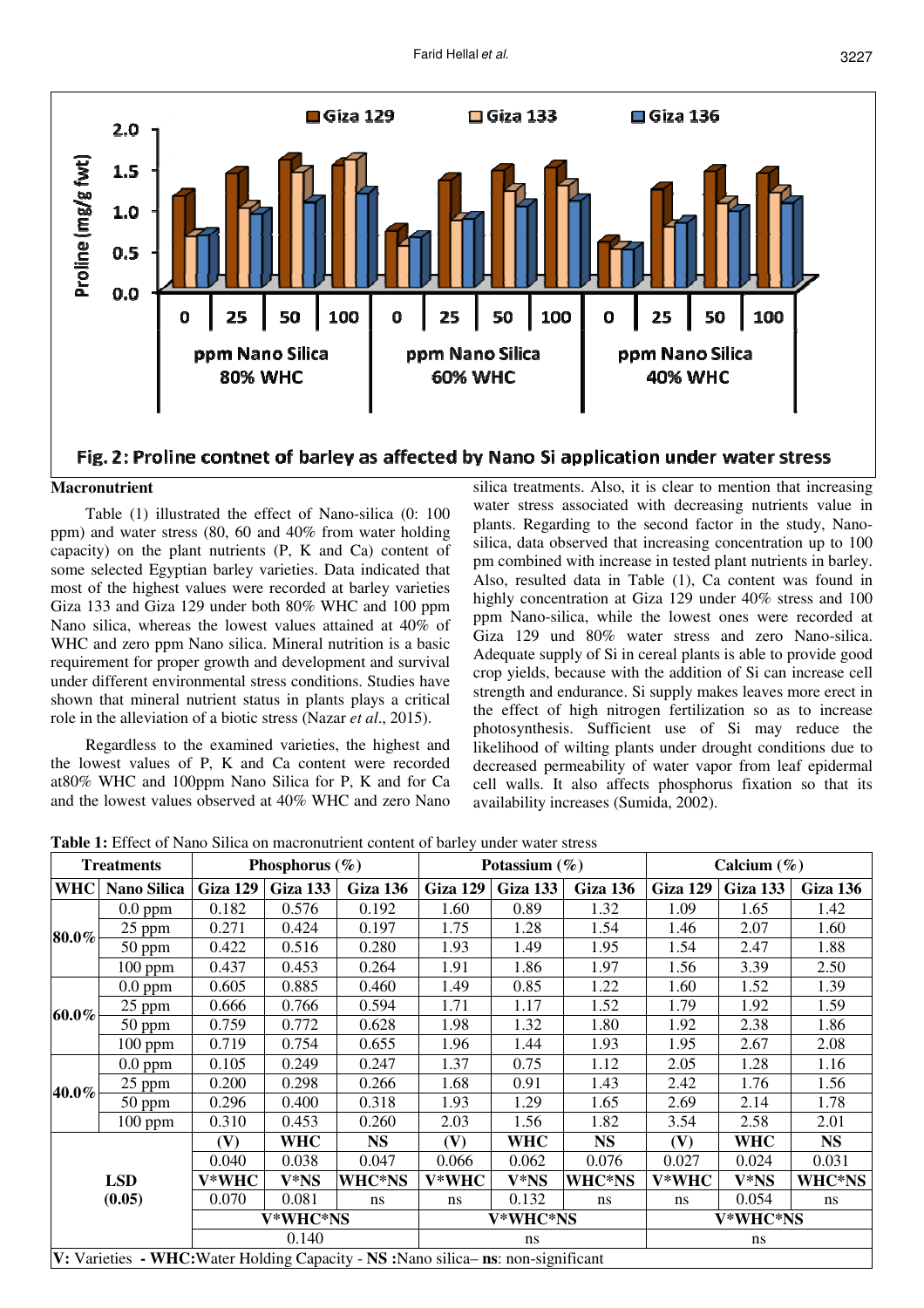Regarding to the drought stress treatments, data on hand revealed that increasing water stress led to decrease in Ca content in barley plant with increase 10% same trend was observed relative to the Nano-silica effect on Ca content as compared to the control. With respect to the ratio of K/Ca, as affected by drought stress and Nano Silica treatment, data on hand showed that the highest ratio was recorded at 80% and 100 ppm for Giza 136. While the lowest one was attained at Giza 133 under 40% water stresses and zero pm Nano-silica for both estimated ratios, respectively (Hellal *et al*., 2019 and Hellal *et al.,* 2020 a,b).

### **Micronutrients**

Table (2) showed micronutrient content (Fe, Zn and Mn) as affected by water stress and Nano-silica application. Resulted data indicated that Giza 129 variety gained the highest values of Fe and Zn content under 80% water stress and 100 ppm Nano-silica. While Giza 136 gained the highest values in same sequences. Whereas, the lowest values were observed at Giza 129 for Fe and Zn under 40% water stress and 0 ppm Nano-silica, and Giza 133 variety in same

sequence for Mn Content. Provision of Nano silica fertilizer by spraying to its leaves aims to provide silica as a micronutrient element needed by plants which can be absorbed by the plant sufficiently so as to achieve optimal growth. Nanotechnology can be utilized to enhance the ability of plants to absorb nutrients. Nano sized fertilizers are more readily absorbed and more effective than conventional chemical fertilizers (Alejandro and Rubiales, 2009).

Regardless barley varieties, data observed that increasing both drought stress (from 80 to 40%) and Nano – Silica (0-100 ppm) associated with increasing the examined micro-nutrients (Fe, Zn, Mn), where the highest values recorded under low water stress and high concentration of Nano-silica application (100 ppm). Whit respect to the main effect (water stress), data in Table (2) pointed out that increasing drought led to dramatically decrease in the tested micro nutrient. On the other hand, increased Nano-Silica strongly increase studied micronutrients by about 10.4, 17; 15% in same sequence.

**Table 2 :** Effect of Nano Silica on Micronutrient content of barley under water stress

| <b>Treatments</b> |                                                                                   |             | Iron (ppm)  |             |             | Zinc (ppm)  |             | Manganese (ppm) |             |             |
|-------------------|-----------------------------------------------------------------------------------|-------------|-------------|-------------|-------------|-------------|-------------|-----------------|-------------|-------------|
| <b>WHC</b>        | <b>Nano Silica</b>                                                                | Giza<br>129 | Giza<br>133 | Giza<br>136 | Giza<br>129 | Giza<br>133 | Giza<br>136 | Giza<br>129     | Giza<br>133 | Giza<br>136 |
| $80.0\%$          | $0.0$ ppm                                                                         | 63.4        | 46.9        | 46.0        | 17.33       | 13.52       | 11.20       | 3.83            | 3.34        | 3.80        |
|                   | $25$ ppm                                                                          | 76.9        | 79.9        | 55.9        | 18.37       | 16.30       | 12.65       | 4.60            | 4.27        | 4.82        |
|                   | $50$ ppm                                                                          | 87.5        | 93.0        | 69.0        | 19.33       | 17.02       | 14.48       | 5.32            | 5.07        | 5.90        |
|                   | $100$ ppm                                                                         | 93.2        | 95.8        | 90.5        | 21.37       | 18.77       | 17.02       | 5.37            | 5.90        | 5.74        |
| $60.0\%$          | $0.0$ ppm                                                                         | 59.4        | 39.6        | 43.6        | 16.82       | 13.32       | 10.80       | 3.59            | 3.17        | 3.50        |
|                   | 25 ppm                                                                            | 68.5        | 67.2        | 52.2        | 17.95       | 15.97       | 11.79       | 4.38            | 4.10        | 4.67        |
|                   | $50$ ppm                                                                          | 88.6        | 89.6        | 65.7        | 18.93       | 16.67       | 13.78       | 5.02            | 4.85        | 5.61        |
|                   | $100$ ppm                                                                         | 86.7        | 87.3        | 87.2        | 19.85       | 17.93       | 16.24       | 5.14            | 5.64        | 5.38        |
|                   | $0.0$ ppm                                                                         | 50.5        | 34.4        | 40.0        | 15.54       | 12.63       | 10.45       | 3.16            | 2.84        | 3.26        |
|                   | 25 ppm                                                                            | 66.8        | 59.4        | 46.8        | 17.78       | 15.02       | 11.50       | 4.11            | 3.69        | 4.33        |
| 40.0%             | 50 ppm                                                                            | 82.1        | 81.9        | 61.8        | 18.60       | 16.47       | 13.18       | 4.85            | 4.50        | 5.10        |
|                   | $100$ ppm                                                                         | 83.6        | 90.0        | 77.7        | 19.80       | 17.51       | 14.76       | 4.76            | 5.41        | 5.14        |
|                   |                                                                                   | (V)         | <b>WHC</b>  | <b>NS</b>   | (V)         | <b>WHC</b>  | <b>NS</b>   | (V)             | <b>WHC</b>  | <b>NS</b>   |
|                   |                                                                                   | 0.33        | 0.321       | 0.381       | 0.233       | 0.228       | 0.269       | 0.233           | 0.213       | 0.269       |
| <b>LSD</b>        |                                                                                   | V*WHC       | V*NS        | WHC*NS      | V*WHC       | V*NS        | WHC*NS      | V*WHC           | V*NS        | WHC*NS      |
| (0.05)            |                                                                                   | 0.552       | 0.572       | 0.64        | 0.403       | 0.466       | ns          | 0.403           | 0.466       | ns          |
|                   |                                                                                   |             | V*WHC*NS    |             | V*WHC*NS    |             |             | V*WHC*NS        |             |             |
|                   |                                                                                   | 0.66        |             |             | ns          |             |             | ns              |             |             |
|                   | V: Varieties - WHC: Water Holding Capacity- NS : Nano silica- ns: non-significant |             |             |             |             |             |             |                 |             |             |

#### **Yield components**

The effect of Nano-silica (0, 25, 50, 100 ppm) on the yield components (plant height, number of tiller and number of spikes per pot) of the selected Egyptian barley under water stress were presented in Table (3). Data observed that the highest values for plant height, number of tiller and number of spikes per pot were registered at Giza 136 followed by Giza 133 and Giza 129 under 80% water holding capacity at 100 ppm Nano-Silica applied as foliar spray. Also, it is clear to mention that the lowest values were attained at 40% water holding capacity (sever water stress) and zero Nano-silica and for examined varieties, it could be arranged in as follow in descending order; Giza  $129 < 133 < 136$  for plant height,

number of tiller and number of spikes per pot. Hamid *et al.*  (2019) revealed that application of nano-SiO<sub>2</sub> solutions in semi-arid region can improve barley seed yield and can be introduced as beneficial fertilizer for foliar application.

The foliar application of Nano-silica (0, 25, 50, 100 ppm) proved better regarding barley yield (1000 kernel weight, grain and straw weight) of the selected Egyptian barley grown under water stress (Table 4). Data observed in Table (4) indicated that the highest values for 1000 kernel weight, grain and straw weight per pot were observed at Giza 136 followed by Giza 133 and Giza 129 under 80% water holding capacity at 100 ppm Nano-Silica applied as foliar spray (Farid Hellal *et al.*, 2019a,b).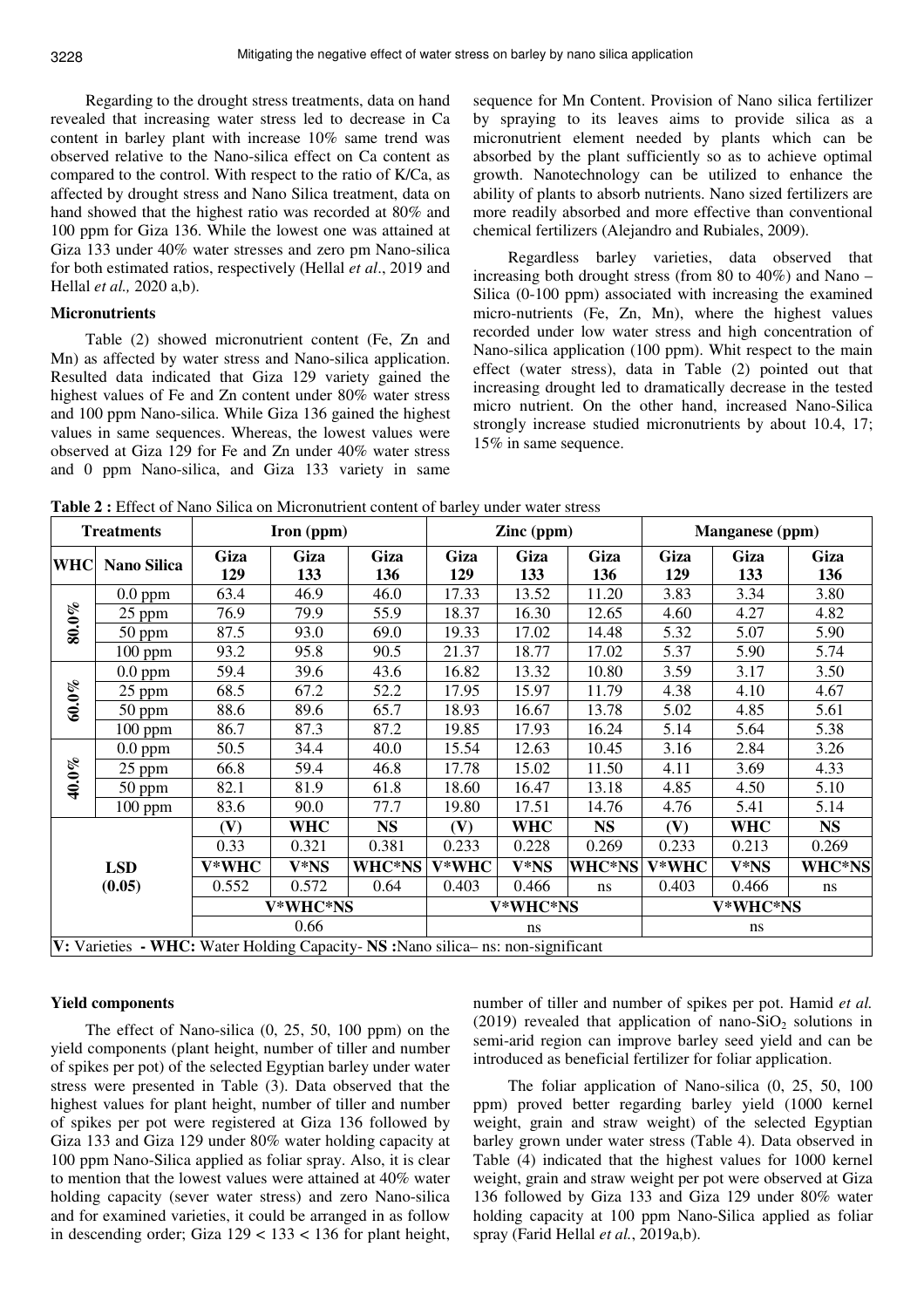| <b>Treatments</b>                                                                  |                          |       | Plant height (cm) | <b>Radio C.</b> Effect of Fund Strict on Growth putuncters of burley under water stress |          | No of tiller/pot |           | No of Spike / pot |          |           |
|------------------------------------------------------------------------------------|--------------------------|-------|-------------------|-----------------------------------------------------------------------------------------|----------|------------------|-----------|-------------------|----------|-----------|
|                                                                                    | WHC Nano Silica Giza 129 |       | Giza 133          | Giza 136                                                                                | Giza 129 | Giza 133         | Giza 136  | Giza 129          | Giza 133 | Giza 136  |
| $80.0\%$                                                                           | $0.0$ ppm                | 51.2  | 53.3              | 56.4                                                                                    | 44.7     | 38.0             | 34.3      | 26.5              | 25.0     | 24.5      |
|                                                                                    | 25 ppm                   | 54.4  | 61.8              | 64.9                                                                                    | 52.7     | 39.7             | 42.7      | 28.5              | 28.7     | 27.5      |
|                                                                                    | $50$ ppm                 | 57.6  | 69.2              | 65.5                                                                                    | 59.0     | 51.0             | 57.5      | 36.3              | 34.5     | 30.0      |
|                                                                                    | $100$ ppm                | 64.1  | 75.2              | 67.3                                                                                    | 63.5     | 60.0             | 62.5      | 42.0              | 40.5     | 33.0      |
| $60.0\%$                                                                           | $0.0$ ppm                | 49.9  | 52.1              | 56.4                                                                                    | 44.5     | 37.0             | 33.5      | 24.0              | 24.0     | 23.5      |
|                                                                                    | 25 ppm                   | 53.6  | 61.5              | 59.6                                                                                    | 50.5     | 39.0             | 42.0      | 28.0              | 28.0     | 26.0      |
|                                                                                    | $50$ ppm                 | 57.2  | 65.4              | 63.9                                                                                    | 55.5     | 49.5             | 47.5      | 33.0              | 30.0     | 29.0      |
|                                                                                    | $100$ ppm                | 61.9  | 72.8              | 65.9                                                                                    | 62.7     | 56.0             | 50.0      | 38.5              | 39.0     | 32.5      |
| 40.0%                                                                              | $0.0$ ppm                | 48.6  | 50.5              | 54.9                                                                                    | 43.5     | 33.5             | 33.0      | 20.0              | 18.0     | 23.3      |
|                                                                                    | $25$ ppm                 | 53.5  | 56.8              | 56.6                                                                                    | 45.0     | 38.3             | 38.5      | 26.7              | 26.5     | 25.0      |
|                                                                                    | $50$ ppm                 | 56.3  | 64.3              | 58.5                                                                                    | 55.0     | 43.0             | 43.0      | 32.5              | 29.0     | 28.5      |
|                                                                                    | $100$ ppm                | 61.1  | 69.9              | 58.2                                                                                    | 52.0     | 53.5             | 48.7      | 36.5              | 38.0     | 31.3      |
|                                                                                    |                          | (V)   | <b>WHC</b>        | <b>NS</b>                                                                               | (V)      | <b>WHC</b>       | <b>NS</b> | (V)               | WHC      | <b>NS</b> |
| <b>LSD</b><br>(0.05)                                                               |                          | 0.559 | 0.518             | 0.598                                                                                   | 0.512    | 0.533            | 0.616     | 0.098             | 0.103    | 0.119     |
|                                                                                    |                          | V*WHC | V*NS              | WHC*NS                                                                                  | V*WHC    | V*NS             | WHC*NS    | V*WHC             | V*NS     | WHC*NS    |
|                                                                                    |                          | ns    | 1.031             | 1.035                                                                                   | 0.913    | 0.923            | 1.066     | 0.179             | 0.207    | 0.217     |
|                                                                                    |                          |       | V*WHC*NS          |                                                                                         | V*WHC*NS |                  |           | V*WHC*NS          |          |           |
|                                                                                    |                          |       | 1.793             |                                                                                         | 1.847    |                  |           |                   |          |           |
| V: Varieties - WHC: Water Holding Capacity - NS : Nano silica- ns: non-significant |                          |       |                   |                                                                                         |          |                  |           |                   |          |           |

**Table 3 :** Effect of Nano Silica on growth parameters of barley under water stress

Also, it is clear to mention that the lowest values were attained at 40% water holding capacity (sever water stress) and zero Nano-silica and for examined varieties, it could be arranged in as follow in descending order; Giza 129 < 133 < 136 for 1000 kernel weight, grain and straw weight of barley

grown in sandy soil. (Siddiqui and Al-Whaibi, 2014) indicated that Si-NPs may directly interact with plants and impact their morphology and physiology in various ways, including theaddition of structural color to the plants, and help in improving plant growth and yield.

| <b>Treatment</b>     |                                                                                    |          | 1000 grain weight |           |          | Grain weight (g/pot) |           | Straw weight (g/pot) |            |           |
|----------------------|------------------------------------------------------------------------------------|----------|-------------------|-----------|----------|----------------------|-----------|----------------------|------------|-----------|
|                      | <b>WHC Nano Silica</b>                                                             | Giza 129 | Giza 133          | Giza 136  | Giza 129 | Giza 133             | Giza 136  | <b>Giza 129</b>      | Giza 133   | Giza 136  |
| $80.0\%$             | $0.0$ ppm                                                                          | 25.9     | 36.0              | 37.9      | 24.2     | 16.7                 | 17.8      | 53.1                 | 72.0       | 61.1      |
|                      | $25$ ppm                                                                           | 29.1     | 38.9              | 40.3      | 24.6     | 18.0                 | 21.6      | 63.0                 | 87.6       | 76.5      |
|                      | 50 ppm                                                                             | 30.1     | 41.2              | 41.8      | 26.3     | 19.2                 | 24.3      | 67.0                 | 94.6       | 87.7      |
|                      | $100$ ppm                                                                          | 32.6     | 42.6              | 42.7      | 29.3     | 20.8                 | 28.1      | 70.2                 | 93.8       | 85.8      |
|                      | $0.0$ ppm                                                                          | 23.9     | 34.2              | 35.6      | 19.5     | 14.3                 | 16.9      | 52.4                 | 68.2       | 60.6      |
|                      | $25$ ppm                                                                           | 29.0     | 38.6              | 39.9      | 24.4     | 17.6                 | 21.1      | 57.1                 | 75.0       | 75.0      |
| $60.0\%$             | 50 ppm                                                                             | 29.7     | 41.1              | 40.3      | 25.8     | 19.0                 | 24.0      | 63.4                 | 91.2       | 82.7      |
|                      | $100$ ppm                                                                          | 31.6     | 41.9              | 41.9      | 28.6     | 20.7                 | 27.4      | 69.2                 | 90.6       | 81.3      |
| 40.0%                | $0.0$ ppm                                                                          | 22.2     | 33.6              | 35.3      | 18.3     | 13.3                 | 16.0      | 44.3                 | 63.1       | 57.2      |
|                      | $25$ ppm                                                                           | 28.3     | 37.9              | 38.1      | 24.2     | 16.9                 | 18.3      | 54.8                 | 72.4       | 68.2      |
|                      | $50$ ppm                                                                           | 29.3     | 39.5              | 39.4      | 25.3     | 18.4                 | 21.9      | 63.3                 | 89.1       | 78.5      |
|                      | $100$ ppm                                                                          | 30.0     | 40.3              | 39.8      | 25.7     | 20.9                 | 20.4      | 67.5                 | 88.3       | 81.8      |
|                      |                                                                                    | (V)      | <b>WHC</b>        | <b>NS</b> | (V)      | <b>WHC</b>           | <b>NS</b> | (V)                  | <b>WHC</b> | <b>NS</b> |
|                      |                                                                                    | 0.201    | 0.237             | 0.274     | 0.322    | 0.384                | 0.444     | 0.413                | 0.487      | 0.562     |
| <b>LSD</b><br>(0.05) |                                                                                    | V*WHC    | V*NS              | WHC*NS    | V*WHC    | V*NS                 | WHC*NS    | V*WHC                | V*NS       | WHC*NS    |
|                      |                                                                                    | 0.411    | 0.427             | 0.475     | 0.666    | 0.746                | 0.769     | 0.843                | 0.913      | 0.974     |
|                      |                                                                                    | V*WHC*NS |                   |           | V*WHC*NS |                      |           | V*WHC*NS             |            |           |
|                      |                                                                                    | 0.822    |                   |           | 1.3312   |                      |           | 1.687                |            |           |
|                      | V: Varieties - WHC: Water Holding Capacity - NS : Nano silica- ns: non-significant |          |                   |           |          |                      |           |                      |            |           |

**Table 4 :** Effect of Nano Silica on yield parameters of barley varieties under water stress

# **Protein contents**

The foliar application of Nano-silica (0, 25, 50, 100 ppm) increased protein contents of the selected Egyptian barley grown under water stress (Fib. 3). The highest values protein content were observed at Giza 133 followed by Giza 129 and Giza 136 under 80% water holding capacity at 100

ppm Nano-Silica applied as foliar spray. Also, it is clear to mention that the lowest values of protein content were attained for barley variety Giza 136 at 40% water holding capacity (sever water stress) and zero Nano-silica as compare to Barley Giza 129 and 133 (Li *et al*., 2012).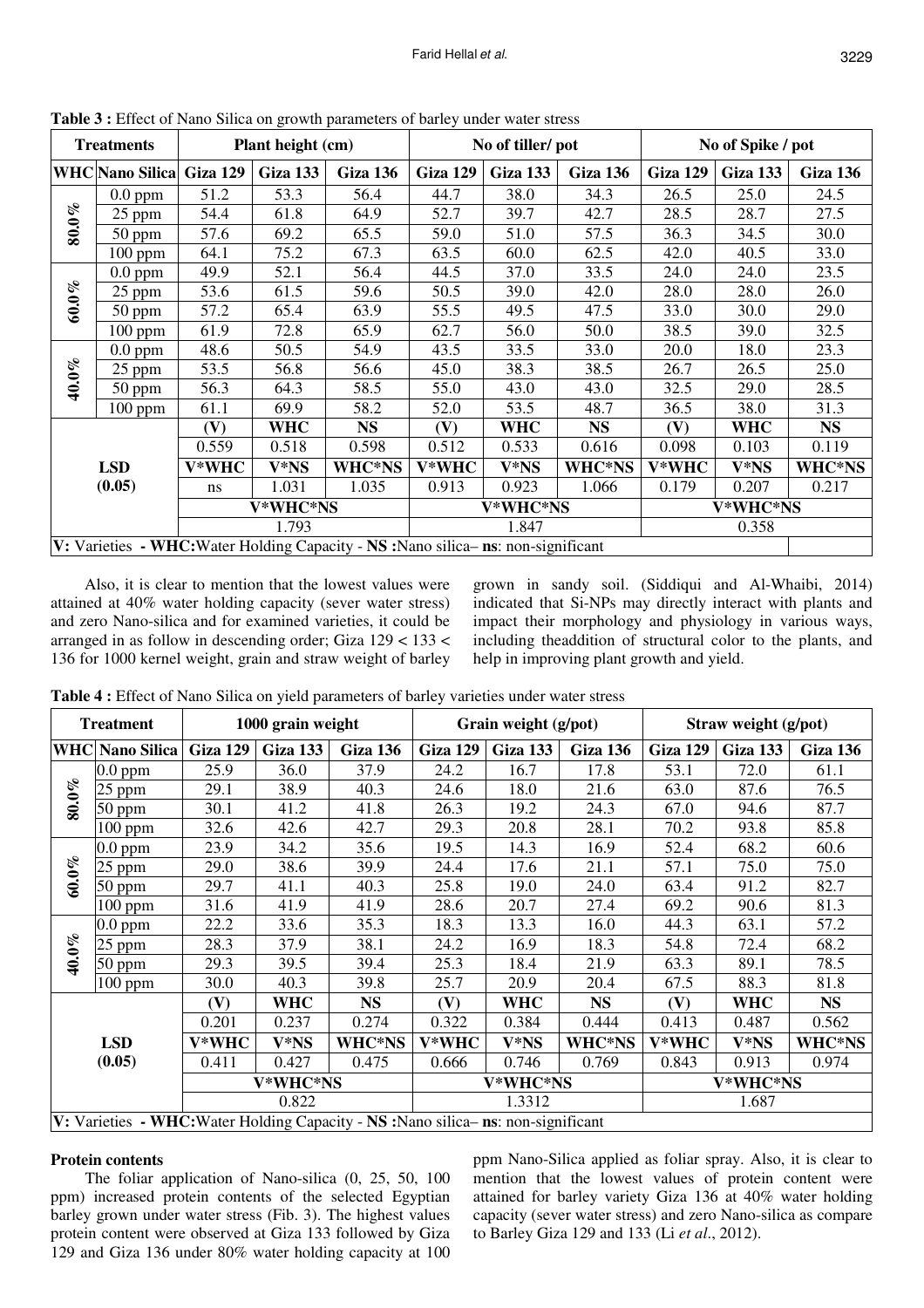

# **Conclusion**

Nanoparticles have been proved its vital role in the agriculture system. In this present work, Nano Silica proved its significant importance for chlorophyll, nutrient content and grain and straw of barley varieties. All measured yield parameters such as grain and straw were positively affected by Nano Silica having higher values compared to without application of Nano Silica under water stress. Application of 100 ppm Nano Silica is the ideal concentration that barley plants should be treated under drought stress which had the highest values of biochemical characteristics and yield. Findings revealed that application of Nano Silica can improve barley seed yield in the arid region and can be introduced as beneficial fertilizer for foliar application**.** 

# **Acknowledgement**

The authors warmly thank the Agricultural Research in the Mediterranean Area 2 (ARIMNet 2) and Academy of scientific research and technology (ASRT) and National Research Centre (NRC), Egypt who have funded this research work.

# **References**

- Agarie, S.; Uchida, H.; Agata, W.; Kubota, F. and Kaufman, P.B. (1998). Effects of silicon on transpiration and leaf conductance in rice plants (*Oryza sativa* L.), Plant Production Science, 1(2): 89–95.
- Alejandro, P.D.L. and Rubiales, D. (2009). Pest Management Science, 65: 540- 545.
- Ayman, E.L. Sabagh, Akbar Hossain, Md. Shohidul Islam, Celaleddin, B.; Saddam, H.; Mirza, H.; Tauseef, A.; Muhammad, M.; Wajid, N.; Shah, F.; Narendra, K.; Ram, S.; Ferhat, K.; Mehmet, Y.; Disna, R. and Hirofumi, S. (2019). Drought and salinity stresses in barley: Consequences and mitigation strategies AJCS, 13(06): 810-820.
- Bao-shan, L.; Chun-hui, L.; Li-jun, F.; Shu-chun, Q. and Min, Y. (2004). Effect of TMS (Nanostructured silicon

dioxide) on growth of Changbai larch (*Larix olgensis*) seedlings. Journal of Forestry Research, 15: 138–140.

- Bates, L.S.; Waldren, R.P. and Teare, I.D. (1973). Rapid determination of free proline for water stress studies. Plant Soil, 39: 205-207.
- Cheruth, A.J.; Paramasivam, M.; Abdul, W.; Muhammad, F.; Al-Juburi, J.H.; Ramamurthy, S. and Rajaram, P. (2009). Drought Stress in Plants: A Review on Morphological Characteristics and Pigments Composition. Int. J. Agric. Biol., 11: 100–105.
- Cottenie, A.; Verloo, M.; Kekens, L.; Velghe, G. and Camberlynck, R. (1982). "Chemical analysis of plants and soils", Lab. Agroch. State Univ. Ghent., 15-19.
- EL-Shawy, E.E.; Sabagh, A.; Mansour, M. and Barutcular, C. (2017). A comparative study for drought tolerance and yield stability in different genotypes of barley (*Hordeum vulgare* L.). J Exp Biol Agric Sci., 5(2): 151.162.
- Farid, H.; Mohamed, Abdel-Hady; Ismail, K.; El-Sayed, S. and Chedly, A. (2019). Yield characterization of Mediterranean barley under drought stress condition. AIMS Agriculture and Food, 4(3): 518–533.
- Farid, H.; Hani, M.; Mohamed, Abdel-Hady; El-Sayed, S. and Chedly, A. (2019a). Assessment water productivity of barley varieties under water stress by Aqua Crop model. AIMS Agriculture and Food, 4(3): 501–517.
- Gao, X.; Zou, C.; Wang, L. and Zhang, F. (2006). Silicon decreases transpiration rate and conductance from stomata of maize plants. Journal of Plant Nutrition, 29(9): 1637–1647.
- Gomez, K.A. and Gomez, A.A. (1984). Statistical Procedures for Agriculture Research.  $2<sup>nd</sup>$  Ed., John Wiley and Sons, New York, 180.
- Gong, H.; Chen, K.; Chen, G.; Wang, S. and Zhang, C. (2003). Effects of silicon on growth of wheat under drought. Journal of Plant Nutrition, 26(5): 1055–1063.
- Hamid, G.; Mohsenjanmohammadi, Asgharebadi-Segherloo, Naserabaghnia (2019). Genotypic response of barley to exogenous application of nanoparticles under water stress condition. Pobrane z czasopisma Annales C – Biologia., LXXII(2): 15-27.